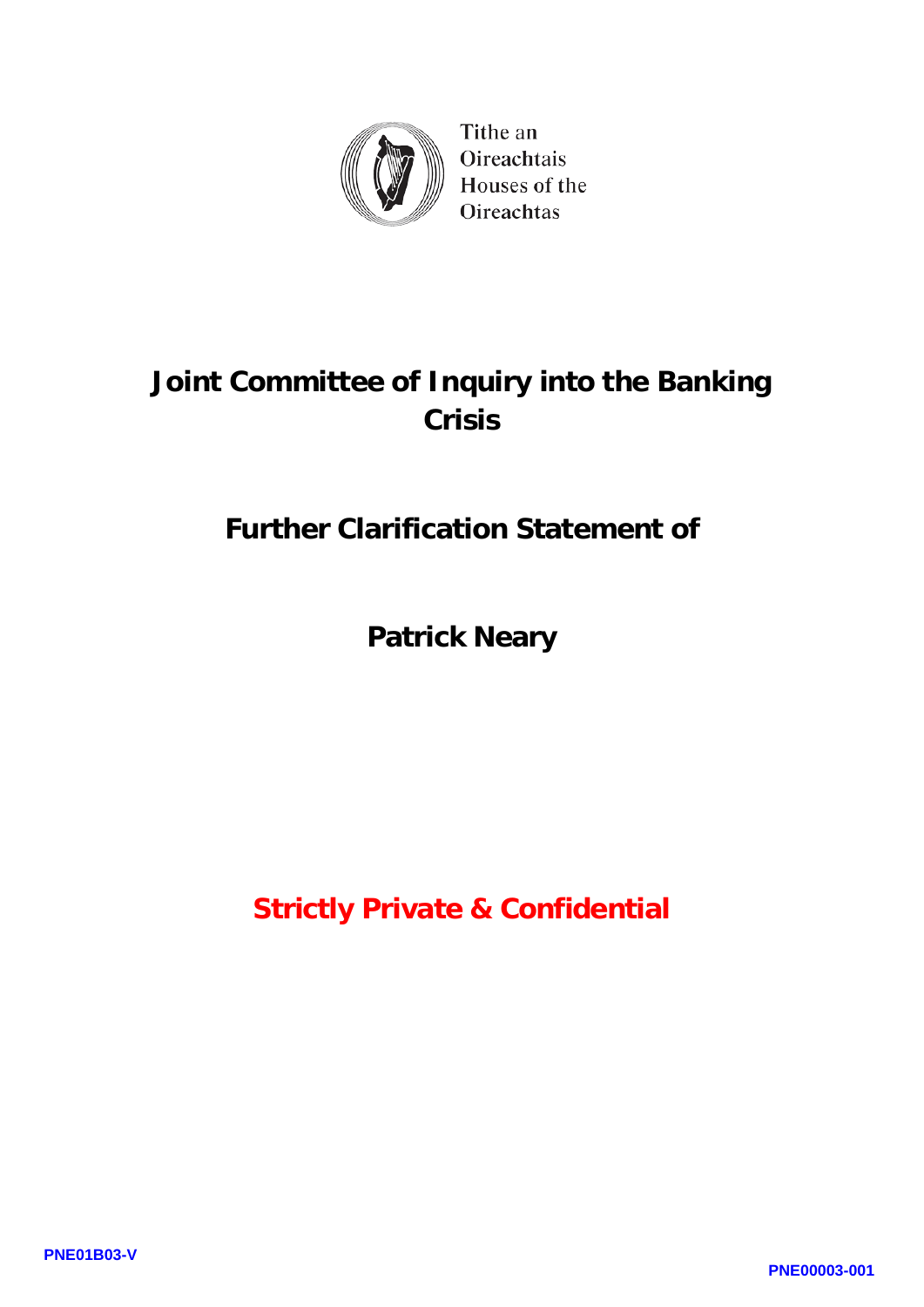As indicated on its cover page, the document(s) contained within are confidential unless and until the Joint Committee decides otherwise including where the Joint Committee publishes such document(s). For the avoidance of doubt, "documents" include witness statements in this context. Further to section 37 of the Houses of the Oireachtas (Inquiries, Privileges and Procedures) Act 2013 ("the Act"), while the documents remain confidential, you must not disclose the document(s) or divulge in any way that you have been given the document(s), other than:

"(a) with the prior consent in writing of the committee,

(b) to the extent necessary for the purposes of an application to the Court, or in any proceedings of the Part 2 inquiry, or

(c) to his or her legal practitioner. $1$ <sup>1</sup>

Serious sanctions apply for breach of this section. In particular, your attention is drawn to section 41(4) of the Act, which makes breach of section 37(1) a criminal offence.

**.** 

<span id="page-1-0"></span><sup>1</sup> *See s.37 of the Houses of the Oireachtas (Inquiries, Privileges and Procedures) Act 2013*